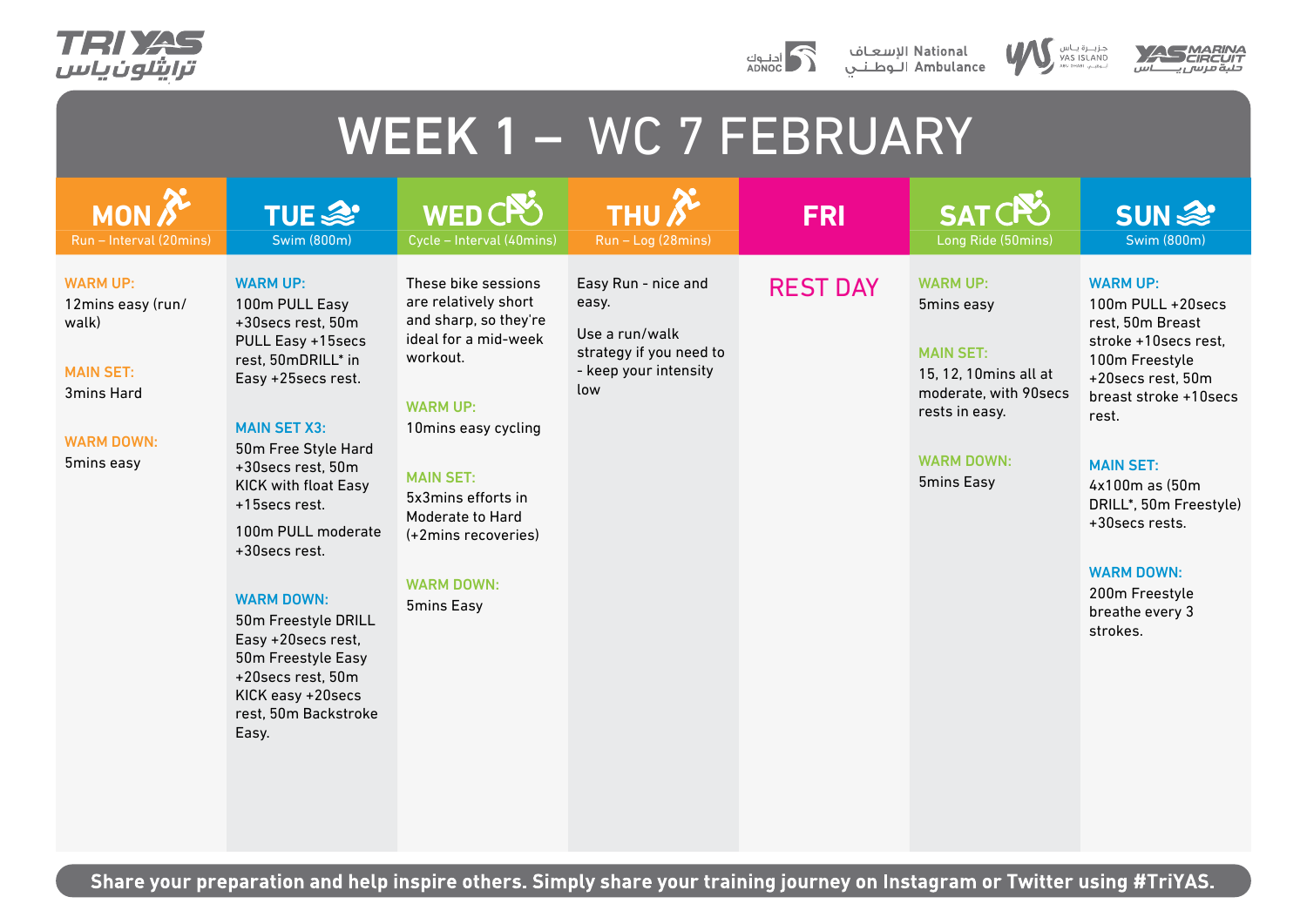







#### WEEK 2 - WC 14 FEBRUARY

| Run (20mins)                                                                                                           | <b>TUE 念</b><br>Swim (800m)                                                                                                                                                                    | WED CPS<br>Cycle (32mins)                                                                                                                    | <b>THU X2</b><br>Run Long (30mins)                                                                                                | <b>FRI</b>      | <b>SATCPO</b><br>Long Ride (50mins)                                                                                                                                                                                                                                        | <b>SUN &amp;</b><br>Swim (1000m)                                                                                                                                                                                                                                                                                   |
|------------------------------------------------------------------------------------------------------------------------|------------------------------------------------------------------------------------------------------------------------------------------------------------------------------------------------|----------------------------------------------------------------------------------------------------------------------------------------------|-----------------------------------------------------------------------------------------------------------------------------------|-----------------|----------------------------------------------------------------------------------------------------------------------------------------------------------------------------------------------------------------------------------------------------------------------------|--------------------------------------------------------------------------------------------------------------------------------------------------------------------------------------------------------------------------------------------------------------------------------------------------------------------|
| <b>WARM UP:</b><br>12mins easy (run/<br>walk)<br><b>MAIN SET:</b><br>3mins Moderate<br><b>WARM DOWN:</b><br>5mins easy | <b>WARM UP:</b><br>4x50m Freestyle<br>+15secs rests<br><b>MAIN SET:</b><br>4x100m Freestyle<br>moderate +30 secs<br>rests<br><b>WARM DOWN:</b><br>200m PULL easy<br>breath every 3<br>strokes. | <b>WARM UP:</b><br>10mins easy<br><b>MAIN SET:</b><br>$3x2$ mins in<br>Moderate+2mins<br>recoveries easy<br><b>WARM DOWN:</b><br>10mins easy | Easy Run, nice and<br>easy. Use a run/walk<br>strategy if you need to<br>- keep your intensity<br>low Easy Run, nice and<br>easy. | <b>REST DAY</b> | <b>WARM UP:</b><br>10mins easy,<br>5mins as (20secs in<br>moderate, 40 secs in<br>low intensity).<br><b>MAIN SET:</b><br>4x5mins at moderate<br>with 60 secs rests in<br>low intensity.<br>3x3mins at the<br>moderate +30 secs<br>rests.<br><b>WARM DOWN</b><br>5mins easy | <b>WARM UP:</b><br>100m PULL +20secs<br>rest, 50m breast<br>stroke +10secs rest.<br>100m Freestyle<br>+20secs rest, 50m<br>breast stroke +10 secs<br>rest.<br><b>MAIN SET:</b><br>6x100m as (50m<br>DRILL*, 50m Freestyle)<br>+30secs rests.<br><b>WARM DOWN:</b><br>200m freestyle<br>breathe every 3<br>strokes. |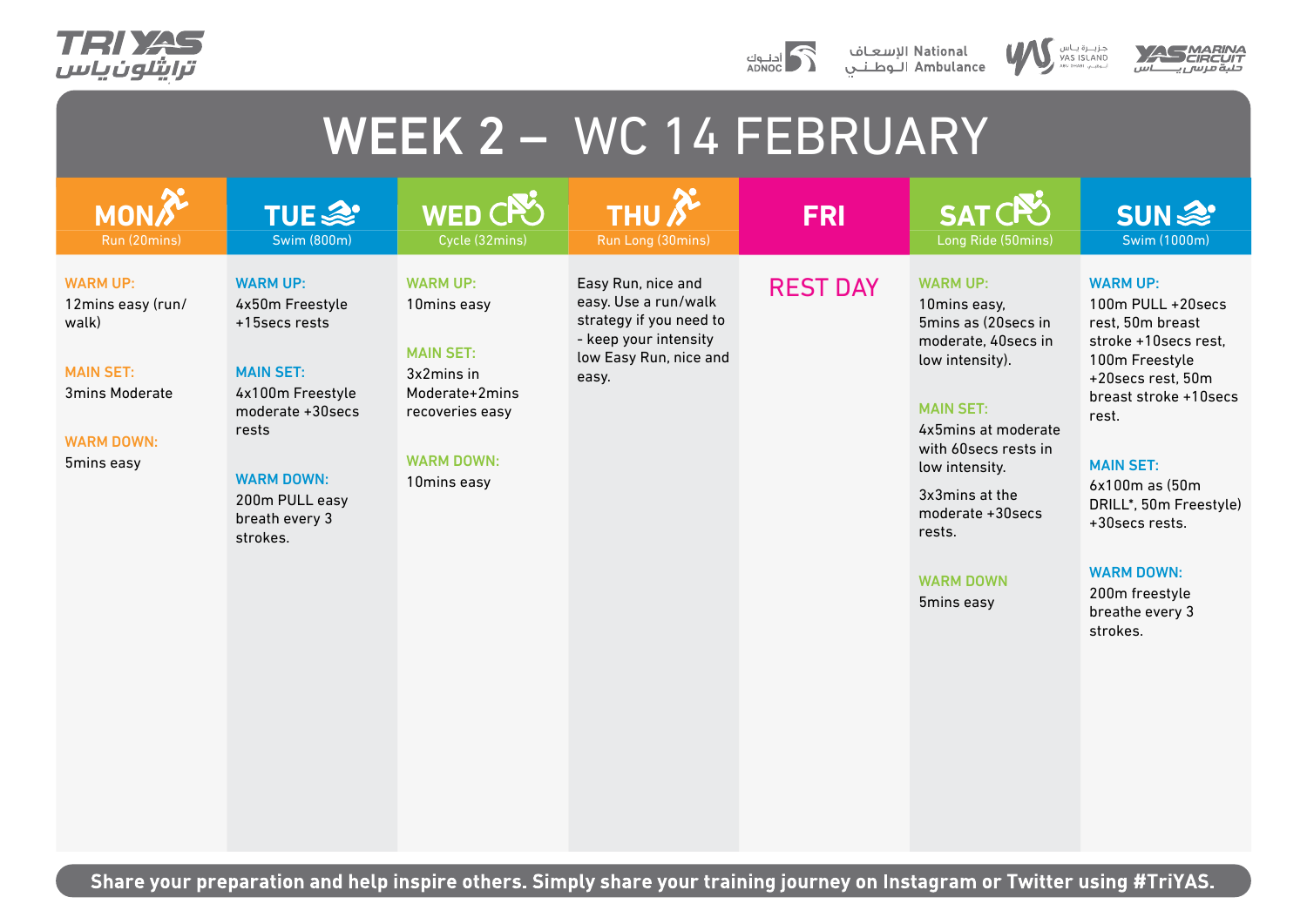



National الاسعـاف الـــوطـــلــدي Ambulance



جزیـــرة یـــاس<br>VAS ISLAND

# $WEEK$  3 – WC 21 FEBRUARY

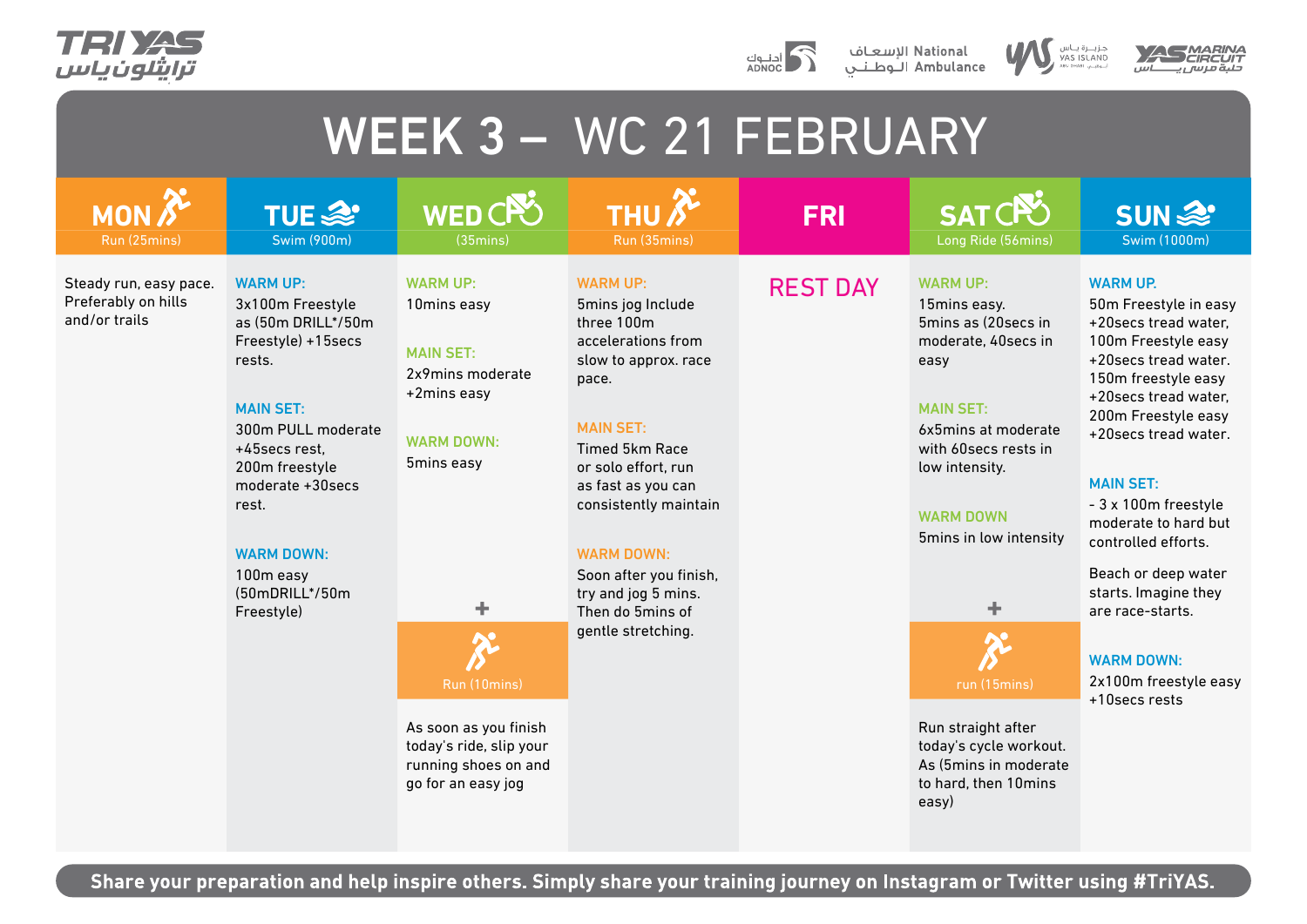







#### WEEK  $4 - WC$  28 FEBRUARY



Share your preparation and help inspire others. Simply share your training journey on Instagram or Twitter using #TriYAS.